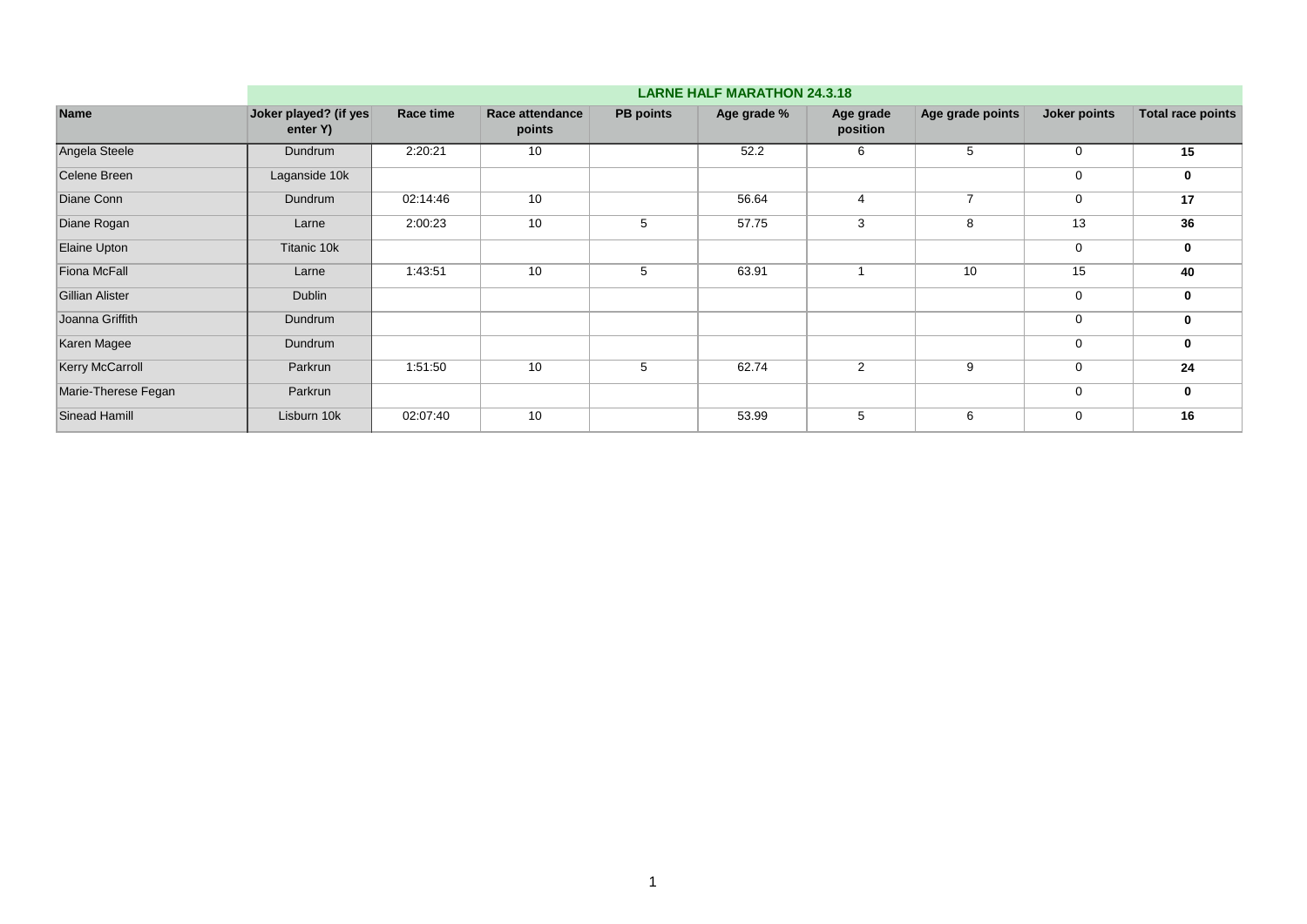|                        | <b>JIMMY'S 10K 25.3.18</b> |           |                           |                  |             |                       |                  |              |                          |  |  |  |
|------------------------|----------------------------|-----------|---------------------------|------------------|-------------|-----------------------|------------------|--------------|--------------------------|--|--|--|
| <b>Name</b>            | Joker                      | Race time | Race attendance<br>points | <b>PB</b> points | Age grade % | Age grade<br>position | Age grade points | Joker points | <b>Total race points</b> |  |  |  |
| Angela Steele          | Dundrum                    |           |                           |                  |             |                       |                  | 0            | 0                        |  |  |  |
| Celene Breen           | Laganside 10k              |           |                           |                  |             |                       |                  | 0            | 0                        |  |  |  |
| Diane Conn             | Dundrum                    |           |                           |                  |             |                       |                  | 0            | 0                        |  |  |  |
| Diane Rogan            | Larne                      |           |                           |                  |             |                       |                  | 0            | 0                        |  |  |  |
| Elaine Upton           | Titanic 10k                | 54:29     | 10                        |                  | 58.52       |                       | 10               | 0            | 20                       |  |  |  |
| Fiona McFall           | Larne                      |           |                           |                  |             |                       |                  | $\mathbf 0$  | 0                        |  |  |  |
| Gillian Alister        | <b>Dublin</b>              |           |                           |                  |             |                       |                  | 0            | 0                        |  |  |  |
| Joanna Griffith        | Dundrum                    |           |                           |                  |             |                       |                  | 0            | 0                        |  |  |  |
| Karen Magee            | Dundrum                    |           |                           |                  |             |                       |                  | $\mathbf 0$  | 0                        |  |  |  |
| <b>Kerry McCarroll</b> | Parkrun                    |           |                           |                  |             |                       |                  | $\mathbf 0$  | 0                        |  |  |  |
| Marie-Therese Fegan    | Parkrun                    |           |                           |                  |             |                       |                  | 0            | $\mathbf{0}$             |  |  |  |
| Sinead Hamill          | Lisburn 10k                |           |                           |                  |             |                       |                  | 0            | 0                        |  |  |  |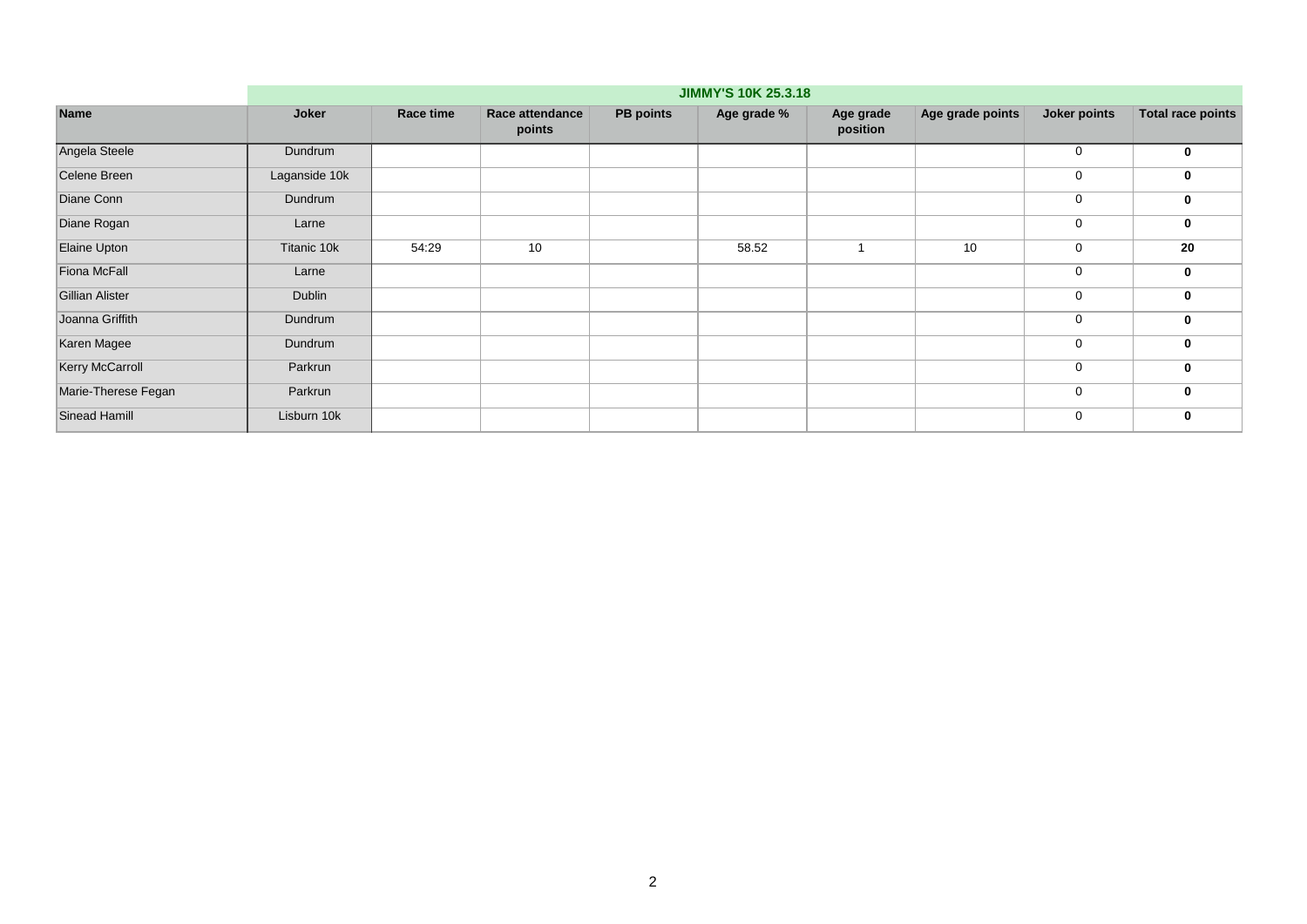|                        | <b>TITANIC 10K 8.4.18</b> |           |                           |                  |             |                       |                  |              |                          |  |  |  |
|------------------------|---------------------------|-----------|---------------------------|------------------|-------------|-----------------------|------------------|--------------|--------------------------|--|--|--|
| <b>Name</b>            | Joker                     | Race time | Race attendance<br>points | <b>PB</b> points | Age grade % | Age grade<br>position | Age grade points | Joker points | <b>Total race points</b> |  |  |  |
| Angela Steele          | Dundrum                   |           |                           |                  |             |                       |                  | 0            | 0                        |  |  |  |
| Celene Breen           | Laganside 10k             |           |                           |                  |             |                       |                  | 0            | 0                        |  |  |  |
| Diane Conn             | Dundrum                   |           |                           |                  |             |                       |                  | 0            | 0                        |  |  |  |
| Diane Rogan            | Larne                     |           |                           |                  |             |                       |                  | 0            | 0                        |  |  |  |
| Elaine Upton           | Titanic 10k               | 0:53:20   | 10                        |                  | 59.78       | $\overline{2}$        | 9                | 9            | 28                       |  |  |  |
| <b>Fiona McFall</b>    | Larne                     |           |                           |                  |             |                       |                  | 0            | 0                        |  |  |  |
| <b>Gillian Alister</b> | <b>Dublin</b>             |           |                           |                  |             |                       |                  | 0            | 0                        |  |  |  |
| Joanna Griffith        | Dundrum                   |           |                           |                  |             |                       |                  | 0            | 0                        |  |  |  |
| Karen Magee            | Dundrum                   |           |                           |                  |             |                       |                  | 0            | 0                        |  |  |  |
| Kerry McCarroll        | Parkrun                   | 0:48:44   | 10                        |                  | 66.59       |                       | 10               | 0            | 20                       |  |  |  |
| Marie-Therese Fegan    | Parkrun                   |           |                           |                  |             |                       |                  | 0            | 0                        |  |  |  |
| <b>Sinead Hamill</b>   | Lisburn 10k               | 00:57:48  | 10                        |                  | 55.16       | 3                     | 8                | 0            | 18                       |  |  |  |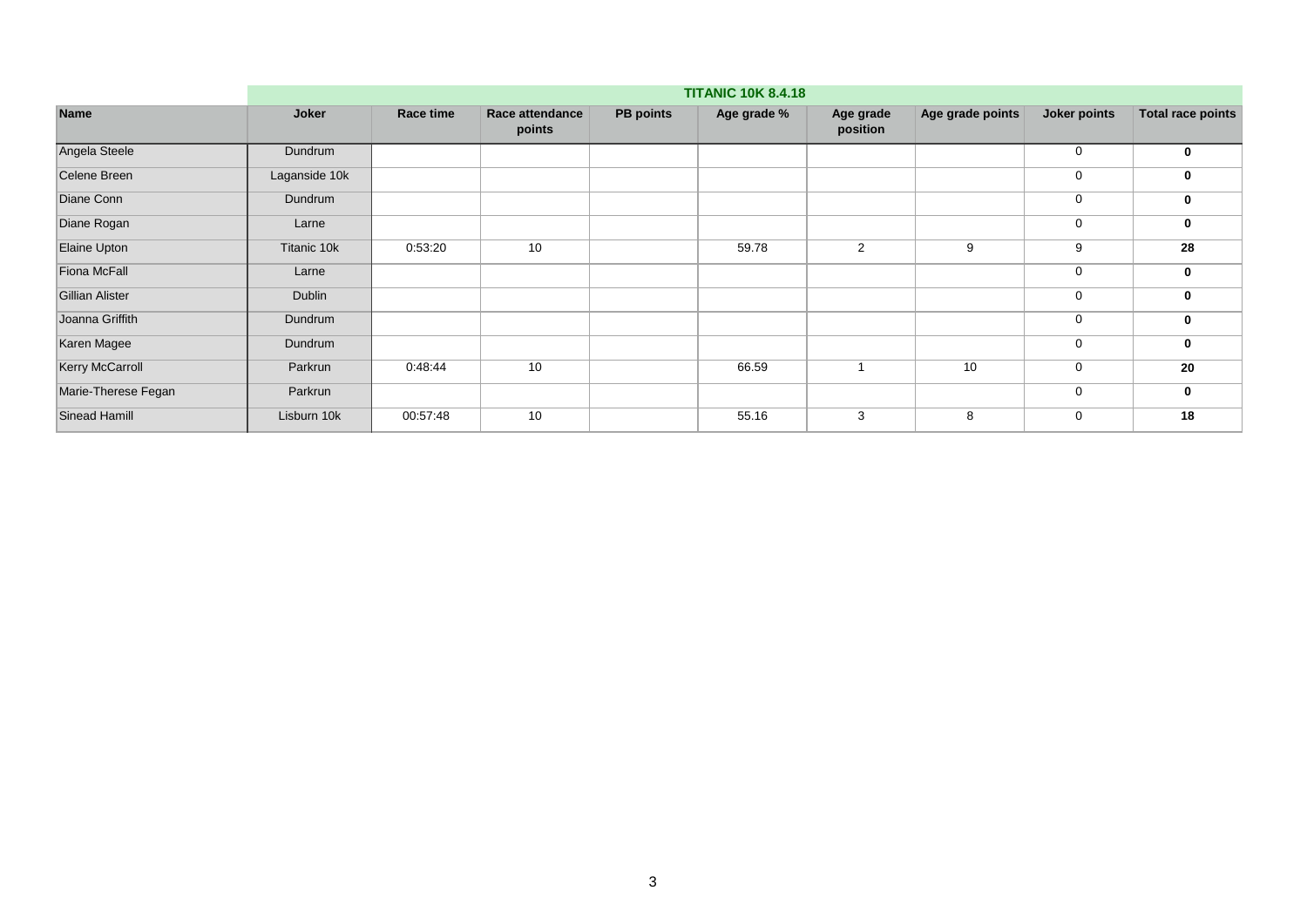|                        |               | <b>LES JONES 10K 18.5.18</b> |                           |                  |             |                       |                  |              |                          |  |  |  |  |
|------------------------|---------------|------------------------------|---------------------------|------------------|-------------|-----------------------|------------------|--------------|--------------------------|--|--|--|--|
| <b>Name</b>            | Joker         | Race time                    | Race attendance<br>points | <b>PB points</b> | Age grade % | Age grade<br>position | Age grade points | Joker points | <b>Total race points</b> |  |  |  |  |
| Angela Steele          | Dundrum       | 57.43                        | 10                        |                  | 56.68       | 4                     | $\overline{7}$   | 0            | 17                       |  |  |  |  |
| Celene Breen           | Laganside 10k |                              |                           |                  |             |                       |                  | 0            | 0                        |  |  |  |  |
| Diane Conn             | Dundrum       |                              |                           |                  |             |                       |                  | 0            | 0                        |  |  |  |  |
| Diane Rogan            | Larne         |                              |                           |                  |             |                       |                  | $\mathbf 0$  | 0                        |  |  |  |  |
| Elaine Upton           | Titanic 10k   | 53.28                        | 10                        |                  | 59.63       | 2                     | 9                | $\mathbf 0$  | 19                       |  |  |  |  |
| Fiona McFall           | Larne         | 45.25                        | 10                        | 5                | 67.74       |                       | 10               | 0            | 25                       |  |  |  |  |
| <b>Gillian Alister</b> | Dublin        |                              |                           |                  |             |                       |                  | 0            | 0                        |  |  |  |  |
| Joanna Griffith        | Dundrum       | 57.27                        | 10                        |                  | 58.95       | 3                     | 8                | 0            | 18                       |  |  |  |  |
| Karen Magee            | Dundrum       |                              |                           |                  |             |                       |                  | 0            | 0                        |  |  |  |  |
| <b>Kerry McCarroll</b> | Parkrun       |                              |                           |                  |             |                       |                  | 0            | 0                        |  |  |  |  |
| Marie-Therese Fegan    | Parkrun       |                              |                           |                  |             |                       |                  | 0            | 0                        |  |  |  |  |
| Sinead Hamill          | Lisburn 10k   |                              |                           |                  |             |                       |                  | 0            | 0                        |  |  |  |  |
| Lynne Campbell         | Lisburn 10k   | 1.05.44                      | 10                        |                  | 50.75       | 5                     | 6                | 0            | 16                       |  |  |  |  |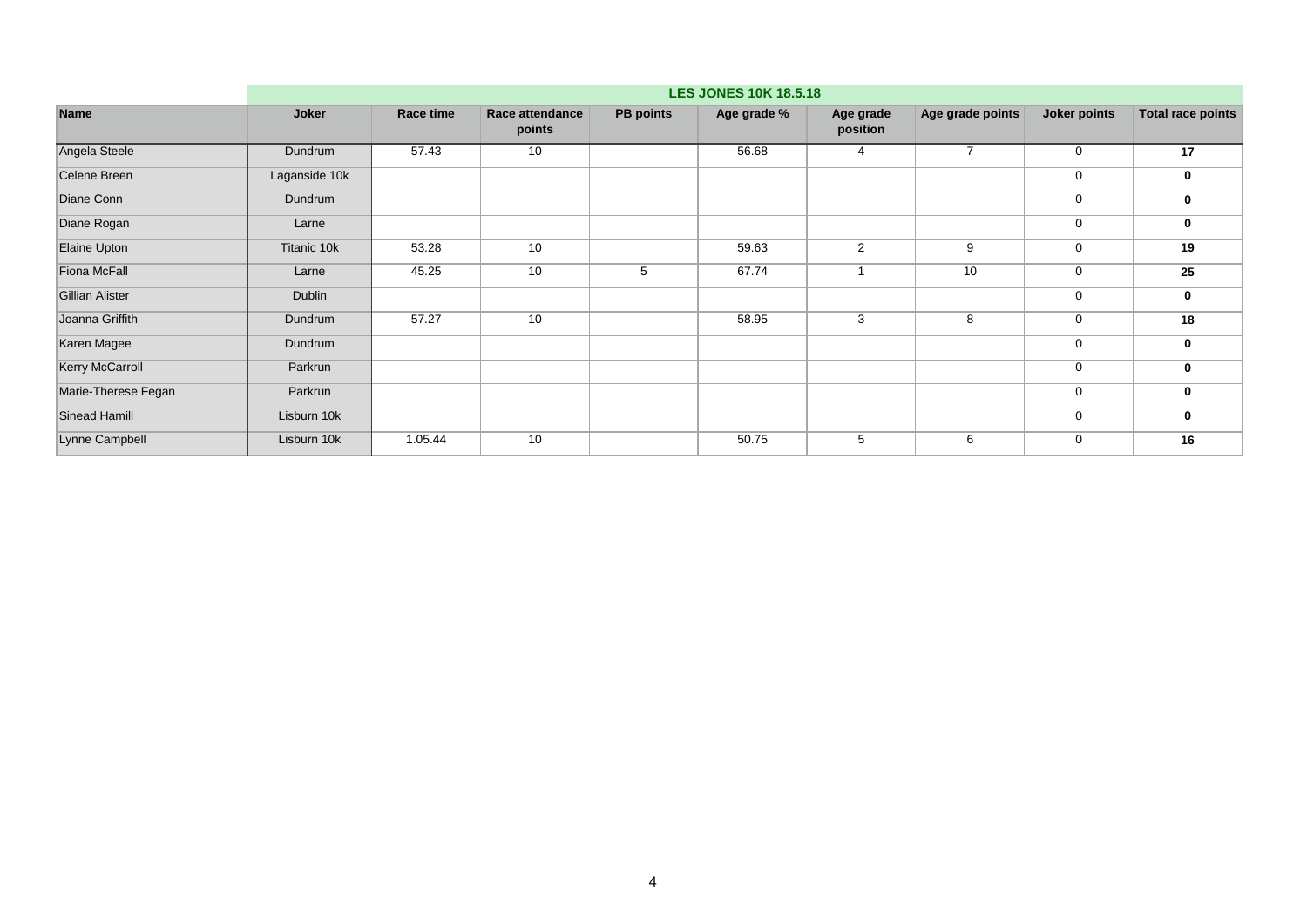|                        |               | <b>BANN 10K 23.5.18</b> |                           |                  |             |                       |                  |              |                          |  |  |  |  |
|------------------------|---------------|-------------------------|---------------------------|------------------|-------------|-----------------------|------------------|--------------|--------------------------|--|--|--|--|
| <b>Name</b>            | Joker         | Race time               | Race attendance<br>points | <b>PB points</b> | Age grade % | Age grade<br>position | Age grade points | Joker points | <b>Total race points</b> |  |  |  |  |
| Angela Steele          | Dundrum       | 57.28                   | 10                        |                  | 58.77       |                       | 10               | 0            | 20                       |  |  |  |  |
| Celene Breen           | Laganside 10k |                         |                           |                  |             |                       |                  | 0            | 0                        |  |  |  |  |
| Diane Conn             | Dundrum       |                         |                           |                  |             |                       |                  | 0            | 0                        |  |  |  |  |
| Diane Rogan            | Larne         |                         |                           |                  |             |                       |                  | 0            | 0                        |  |  |  |  |
| Elaine Upton           | Titanic 10k   |                         |                           |                  |             |                       |                  | 0            | 0                        |  |  |  |  |
| Fiona McFall           | Larne         |                         |                           |                  |             |                       |                  | 0            | 0                        |  |  |  |  |
| <b>Gillian Alister</b> | Dublin        |                         |                           |                  |             |                       |                  | 0            | 0                        |  |  |  |  |
| Joanna Griffith        | Dundrum       | 58.12                   | 10                        |                  | 58.03       | $\overline{2}$        | 9                | 0            | 19                       |  |  |  |  |
| Karen Magee            | Dundrum       |                         |                           |                  |             |                       |                  | 0            | 0                        |  |  |  |  |
| Kerry McCarroll        | Parkrun       |                         |                           |                  |             |                       |                  | 0            | 0                        |  |  |  |  |
| Marie-Therese Fegan    | Parkrun       |                         |                           |                  |             |                       |                  | 0            | 0                        |  |  |  |  |
| Sinead Hamill          | Lisburn 10k   |                         |                           |                  |             |                       |                  | 0            | 0                        |  |  |  |  |
| Lynne Campbell         | Lisburn 10k   |                         |                           |                  |             |                       |                  | 0            | 0                        |  |  |  |  |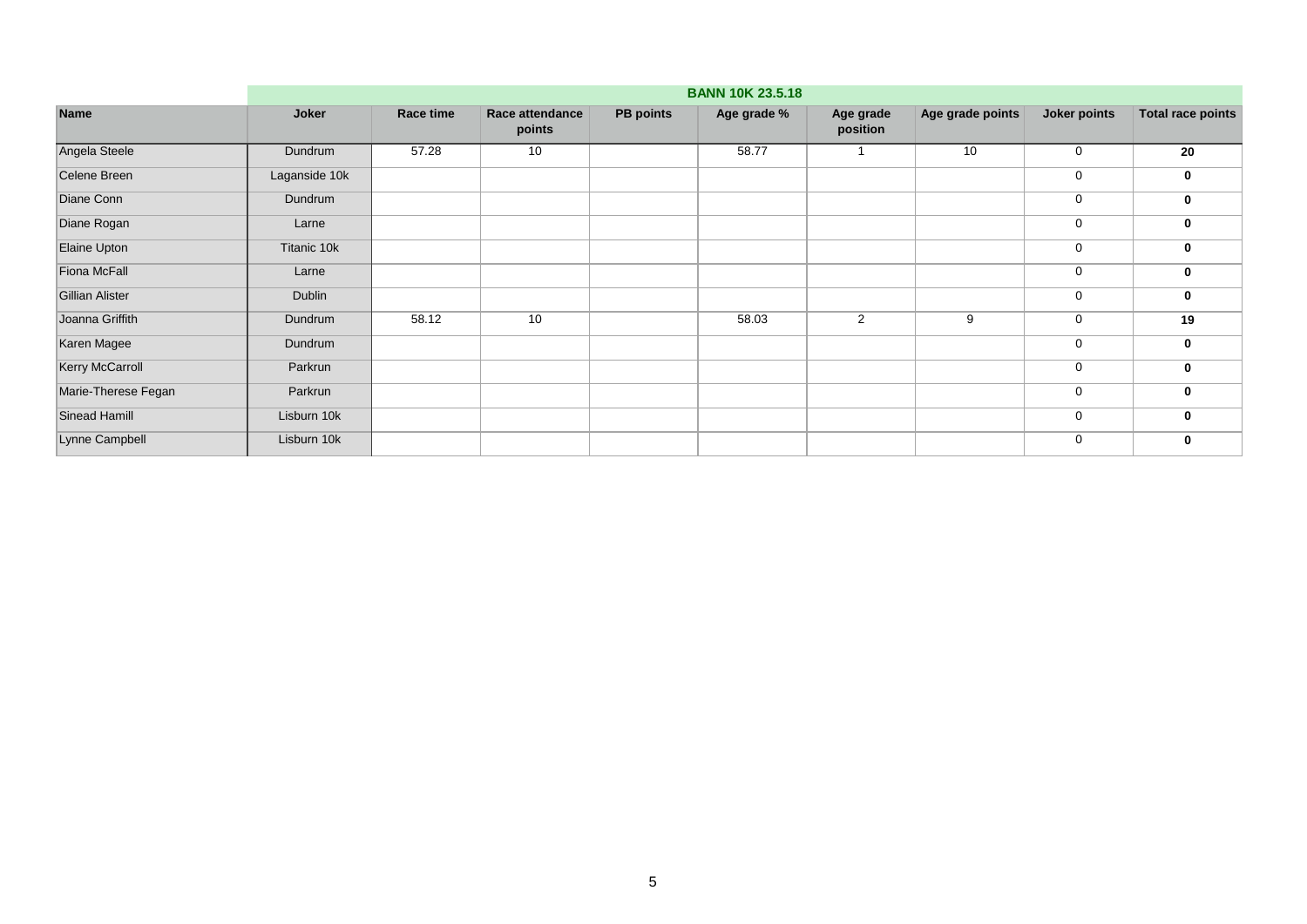|                        |               | <b>LISBURN 10K 20.6.18</b> |                                  |                  |             |                       |                  |                     |                          |  |  |  |  |
|------------------------|---------------|----------------------------|----------------------------------|------------------|-------------|-----------------------|------------------|---------------------|--------------------------|--|--|--|--|
| <b>Name</b>            | Joker         | Race time                  | <b>Race attendance</b><br>points | <b>PB</b> points | Age grade % | Age grade<br>position | Age grade points | <b>Joker points</b> | <b>Total race points</b> |  |  |  |  |
| Angela Steele          | Dundrum       | 54.22                      | 10                               | 5                | 62.12       | $\overline{4}$        | $\overline{7}$   | 0                   | 22                       |  |  |  |  |
| Celene Breen           | Laganside 10k | 52.46                      | 10                               |                  | 61.84       | 6                     | 5                | 0                   | 15                       |  |  |  |  |
| Debbie McLorinan       | Dundrum       | 54.06                      | 10                               | 5                | 59.72       | 9                     | 2                | 0                   | 17                       |  |  |  |  |
| Diane Conn             | Larne         | 56.07                      | 10                               | 5                | 63.45       | $\overline{2}$        | 9                | 0                   | 24                       |  |  |  |  |
| Diane Rogan            | Titanic 10k   | 51.23                      | 10                               | 5                | 62.3        | 3                     | 8                | 0                   | 23                       |  |  |  |  |
| <b>Elaine Upton</b>    | Larne         | 54.06                      | 10                               |                  | 58.66       | 10                    |                  | 0                   | 11                       |  |  |  |  |
| <b>Fiona McFall</b>    | Dublin        | 45.26                      | 10                               |                  | 67.23       |                       | 10               | 0                   | 20                       |  |  |  |  |
| <b>Gillian Alister</b> | Dundrum       | 54.23                      | 10                               |                  | 62.1        | 5                     | 6                | 0                   | 16                       |  |  |  |  |
| Joanna Griffith        | Dundrum       | 55.15                      | 10                               | 5                | 61.13       | 8                     | 3                | 0                   | 18                       |  |  |  |  |
| Karen Magee            | Parkrun       |                            |                                  |                  |             |                       |                  | 0                   | 0                        |  |  |  |  |
| Kerry McCarroll        | Parkrun       |                            |                                  |                  |             |                       |                  | 0                   | 0                        |  |  |  |  |
| Marie-Therese Fegan    | Lisburn 10k   | 56.11                      | 10                               | 5                | 61.69       | $\overline{7}$        | 4                | 9                   | 28                       |  |  |  |  |
| <b>Sinead Hamill</b>   | Lisburn 10k   | 54.17                      | 10                               |                  | 58.46       | 11                    |                  |                     | 12                       |  |  |  |  |
| Lynne Campbell         | Lisburn 10k   | 1.04.32                    | 10                               | 5                | 51.7        | 12                    |                  | 6                   | 22                       |  |  |  |  |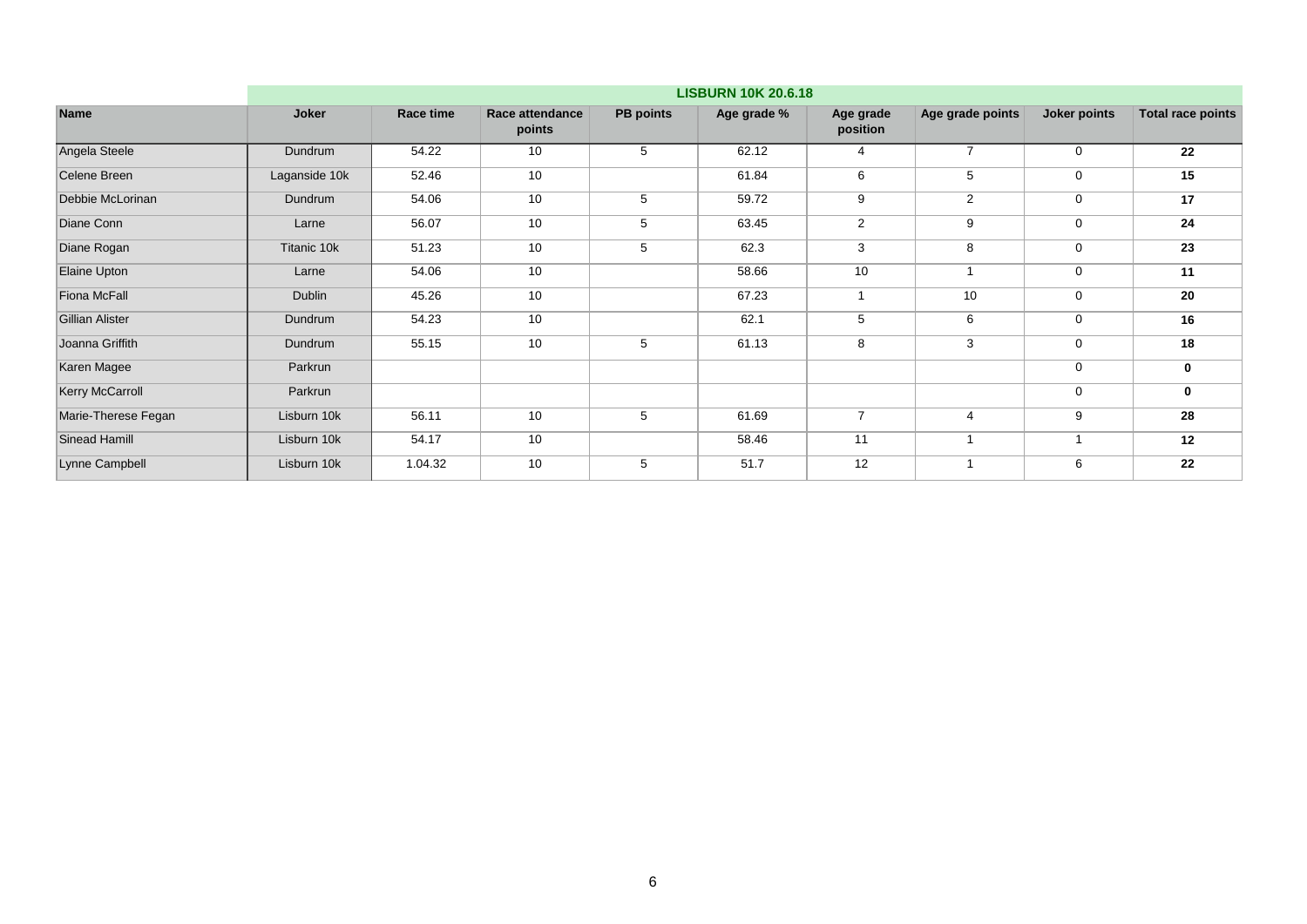|                        | <b>LISBURN HALF-MARATHON 20.6.18</b> |                           |                  |             |                       |                  |              |                          |  |  |  |  |  |
|------------------------|--------------------------------------|---------------------------|------------------|-------------|-----------------------|------------------|--------------|--------------------------|--|--|--|--|--|
| <b>Name</b>            | Joker                                | Race attendance<br>points | <b>PB</b> points | Age grade % | Age grade<br>position | Age grade points | Joker points | <b>Total race points</b> |  |  |  |  |  |
| Angela Steele          |                                      |                           |                  |             |                       |                  |              |                          |  |  |  |  |  |
| Celene Breen           |                                      |                           |                  |             |                       |                  |              |                          |  |  |  |  |  |
| Debbie McLorinan       |                                      |                           |                  |             |                       |                  |              |                          |  |  |  |  |  |
| Diane Conn             |                                      |                           |                  |             |                       |                  |              |                          |  |  |  |  |  |
| Diane Rogan            |                                      |                           |                  |             |                       |                  |              |                          |  |  |  |  |  |
| Elaine Upton           |                                      |                           |                  |             |                       |                  |              |                          |  |  |  |  |  |
| Fiona McFall           |                                      |                           |                  |             |                       |                  |              |                          |  |  |  |  |  |
| <b>Gillian Alister</b> |                                      |                           |                  |             |                       |                  |              |                          |  |  |  |  |  |
| Joanna Griffith        |                                      |                           |                  |             |                       |                  |              |                          |  |  |  |  |  |
| Karen Magee            |                                      |                           |                  |             |                       |                  |              |                          |  |  |  |  |  |
| Kerry McCarroll        |                                      |                           |                  |             |                       |                  |              |                          |  |  |  |  |  |
| Marie-Therese Fegan    |                                      |                           |                  |             |                       |                  |              |                          |  |  |  |  |  |
| Sinead Hamill          |                                      |                           |                  |             |                       |                  |              |                          |  |  |  |  |  |
| Lynne Campbell         |                                      |                           |                  |             |                       |                  |              |                          |  |  |  |  |  |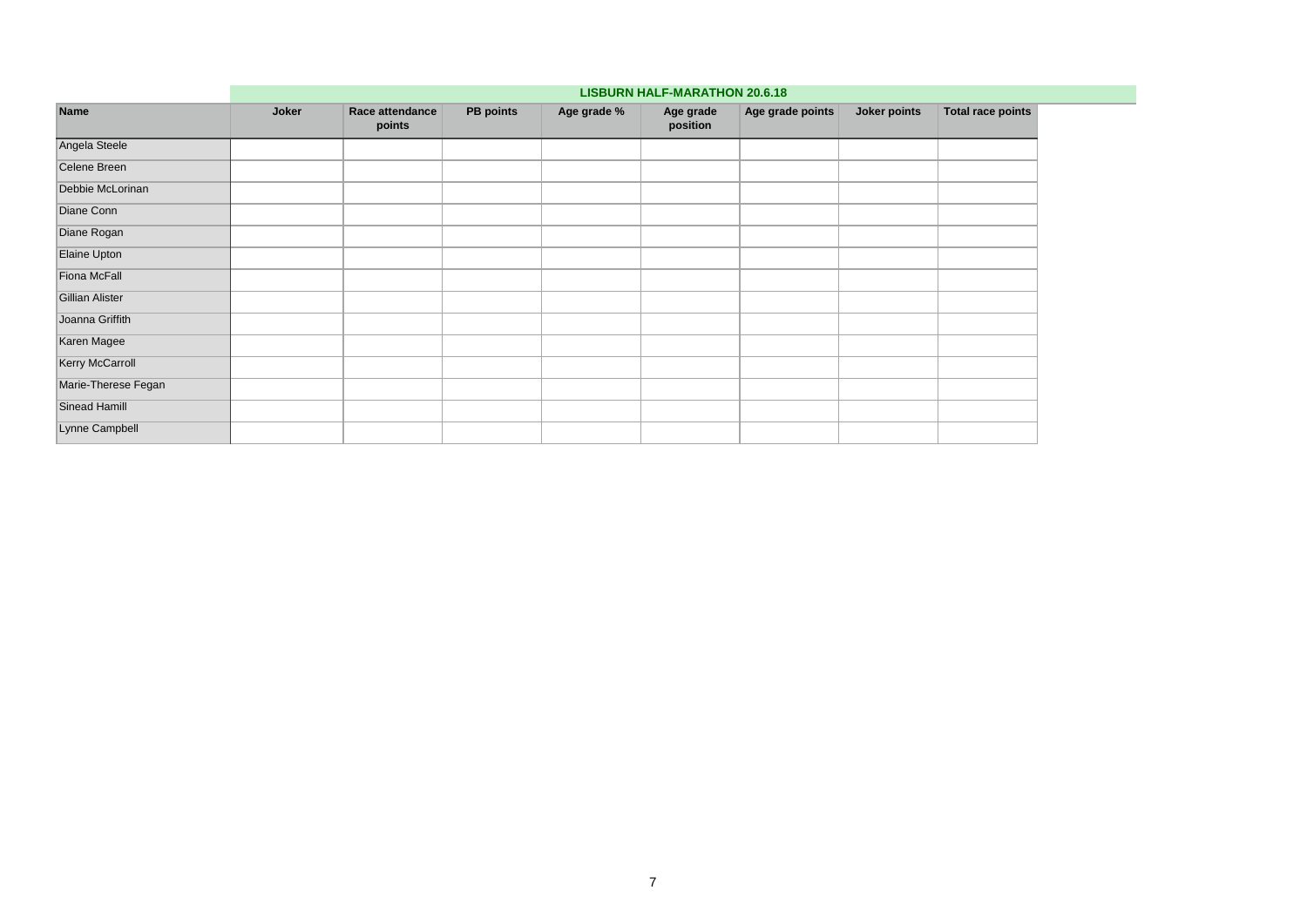|                     | <b>LECALE WAY 10K 11.8.18</b> |                           |                  |             |                       |                  |                     |                          |  |  |  |  |  |
|---------------------|-------------------------------|---------------------------|------------------|-------------|-----------------------|------------------|---------------------|--------------------------|--|--|--|--|--|
| Name                | Joker                         | Race attendance<br>points | <b>PB</b> points | Age grade % | Age grade<br>position | Age grade points | <b>Joker points</b> | <b>Total race points</b> |  |  |  |  |  |
| Angela Steele       | Dundrum                       |                           |                  |             |                       |                  | 0                   | $\mathbf 0$              |  |  |  |  |  |
| Celene Breen        | Laganside 10k                 |                           |                  |             |                       |                  | 0                   | $\mathbf 0$              |  |  |  |  |  |
| Debbie McLorinan    | Dundrum                       |                           |                  |             |                       |                  | 0                   | $\mathbf 0$              |  |  |  |  |  |
| Diane Conn          | Larne                         |                           |                  |             |                       |                  | 0                   | $\mathbf 0$              |  |  |  |  |  |
| Diane Rogan         | Titanic 10k                   |                           |                  |             |                       |                  | 0                   | $\mathbf 0$              |  |  |  |  |  |
| Elaine Upton        | Larne                         |                           |                  |             |                       |                  | 0                   | $\mathbf 0$              |  |  |  |  |  |
| Fiona McFall        | Dublin                        |                           |                  |             |                       |                  | 0                   | $\mathbf 0$              |  |  |  |  |  |
| Gillian Alister     | Dundrum                       |                           |                  |             |                       |                  | 0                   | $\mathbf 0$              |  |  |  |  |  |
| Joanna Griffith     | Dundrum                       |                           |                  |             |                       |                  | $\mathbf 0$         | $\mathbf 0$              |  |  |  |  |  |
| Karen Magee         | Parkrun                       |                           |                  |             |                       |                  | 0                   | $\mathbf 0$              |  |  |  |  |  |
| Kerry McCarroll     | Parkrun                       |                           |                  |             |                       |                  | 0                   | $\mathbf 0$              |  |  |  |  |  |
| Marie-Therese Fegan | Lisburn 10k                   |                           |                  |             |                       |                  | 0                   | $\mathbf 0$              |  |  |  |  |  |
| Sinead Hamill       | Lisburn 10k                   |                           |                  |             |                       |                  | 0                   | $\mathbf 0$              |  |  |  |  |  |
| Lynne Campbell      | Lisburn 10k                   |                           |                  |             |                       |                  | 0                   | $\mathbf 0$              |  |  |  |  |  |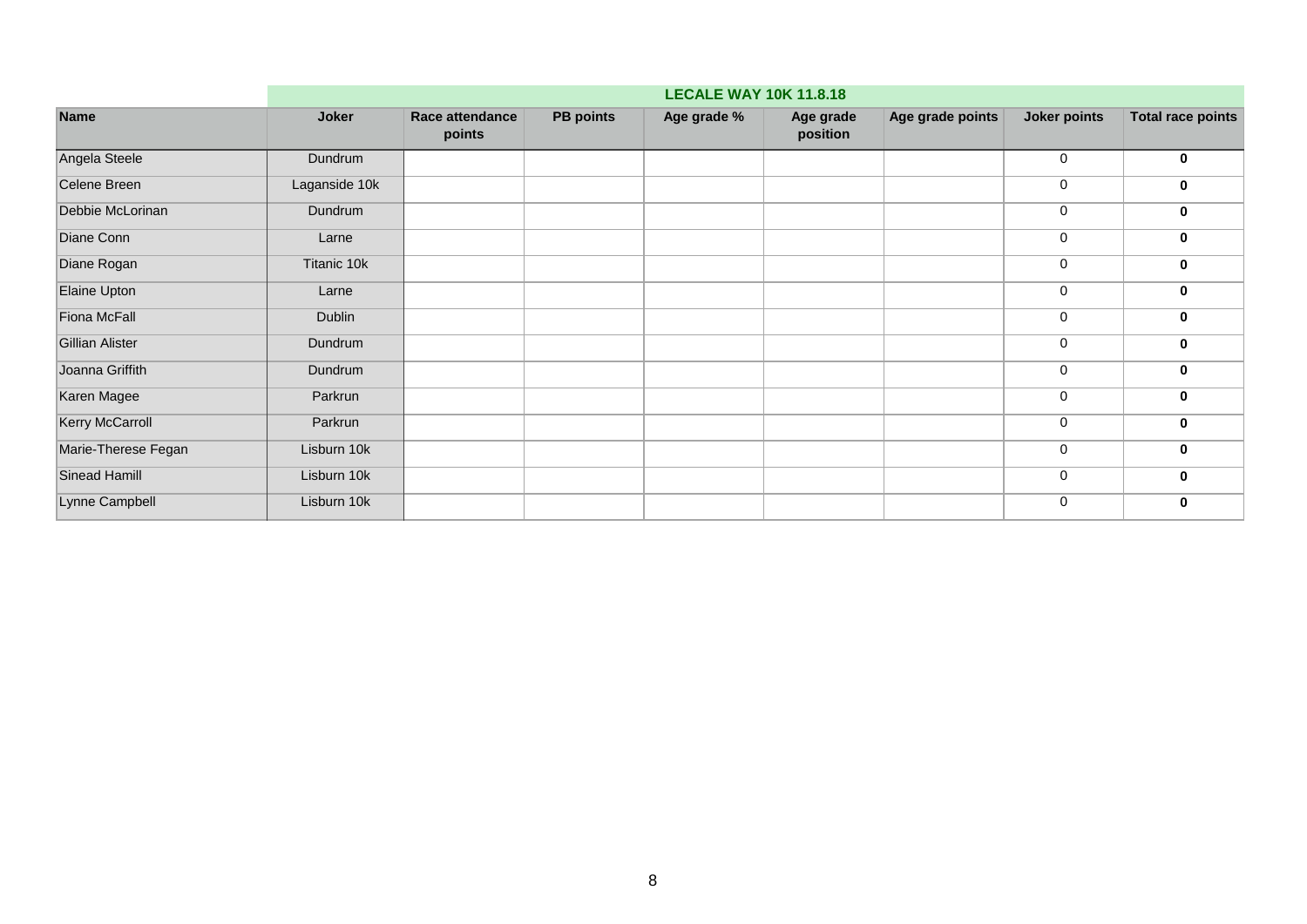|                        |               | STORMING THE CASTLE 10K 26.8.18 |                           |                  |             |                       |                  |              |                          |  |  |  |  |
|------------------------|---------------|---------------------------------|---------------------------|------------------|-------------|-----------------------|------------------|--------------|--------------------------|--|--|--|--|
| Name                   | Joker         | <b>Time</b>                     | Race attendance<br>points | <b>PB points</b> | Age grade % | Age grade<br>position | Age grade points | Joker points | <b>Total race points</b> |  |  |  |  |
| Angela Steele          | Dundrum       | 53.05                           | 10                        | 5                | 63.81       |                       | 10               | $\mathbf 0$  | 25                       |  |  |  |  |
| Celene Breen           | Laganside 10k |                                 |                           |                  |             |                       |                  | $\mathbf 0$  | 0                        |  |  |  |  |
| Debbie McLorinan       | Dundrum       |                                 |                           |                  |             |                       |                  | $\mathbf 0$  | 0                        |  |  |  |  |
| Diane Conn             | Larne         | 57.19                           | 10                        |                  | 62          | 3                     | 8                | $\mathbf 0$  | 18                       |  |  |  |  |
| Diane Rogan            | Titanic 10k   |                                 |                           |                  |             |                       |                  | $\mathbf 0$  | 0                        |  |  |  |  |
| Elaine Upton           | Larne         | 51.30                           | 10                        | 5                | 61.92       | 4                     | $\overline{7}$   | $\mathbf 0$  | 22                       |  |  |  |  |
| <b>Fiona McFall</b>    | Dublin        | 48.55                           | 10                        |                  | 62.89       | $\overline{2}$        | 9                | $\mathbf 0$  | 19                       |  |  |  |  |
| <b>Gillian Alister</b> | Dundrum       |                                 |                           |                  |             |                       |                  | $\mathbf 0$  | 0                        |  |  |  |  |
| Joanna Griffith        | Dundrum       |                                 |                           |                  |             |                       |                  | $\mathbf 0$  | $\bf{0}$                 |  |  |  |  |
| Karen Magee            | Parkrun       |                                 |                           |                  |             |                       |                  | $\mathbf 0$  | 0                        |  |  |  |  |
| <b>Kerry McCarroll</b> | Parkrun       |                                 |                           |                  |             |                       |                  | $\mathbf 0$  | 0                        |  |  |  |  |
| Marie-Therese Fegan    | Lisburn 10k   |                                 |                           |                  |             |                       |                  | $\mathbf 0$  | 0                        |  |  |  |  |
| Sinead Hamill          | Lisburn 10k   | 53.47                           | 10                        |                  | 59.29       | 5                     | 6                | $\mathbf 0$  | 16                       |  |  |  |  |
| Lynne Campbell         | Lisburn 10k   | 1.04.49                         | 10                        |                  | 51.65       | 6                     | 5                | $\mathbf 0$  | 15                       |  |  |  |  |
|                        |               |                                 |                           |                  |             |                       |                  |              |                          |  |  |  |  |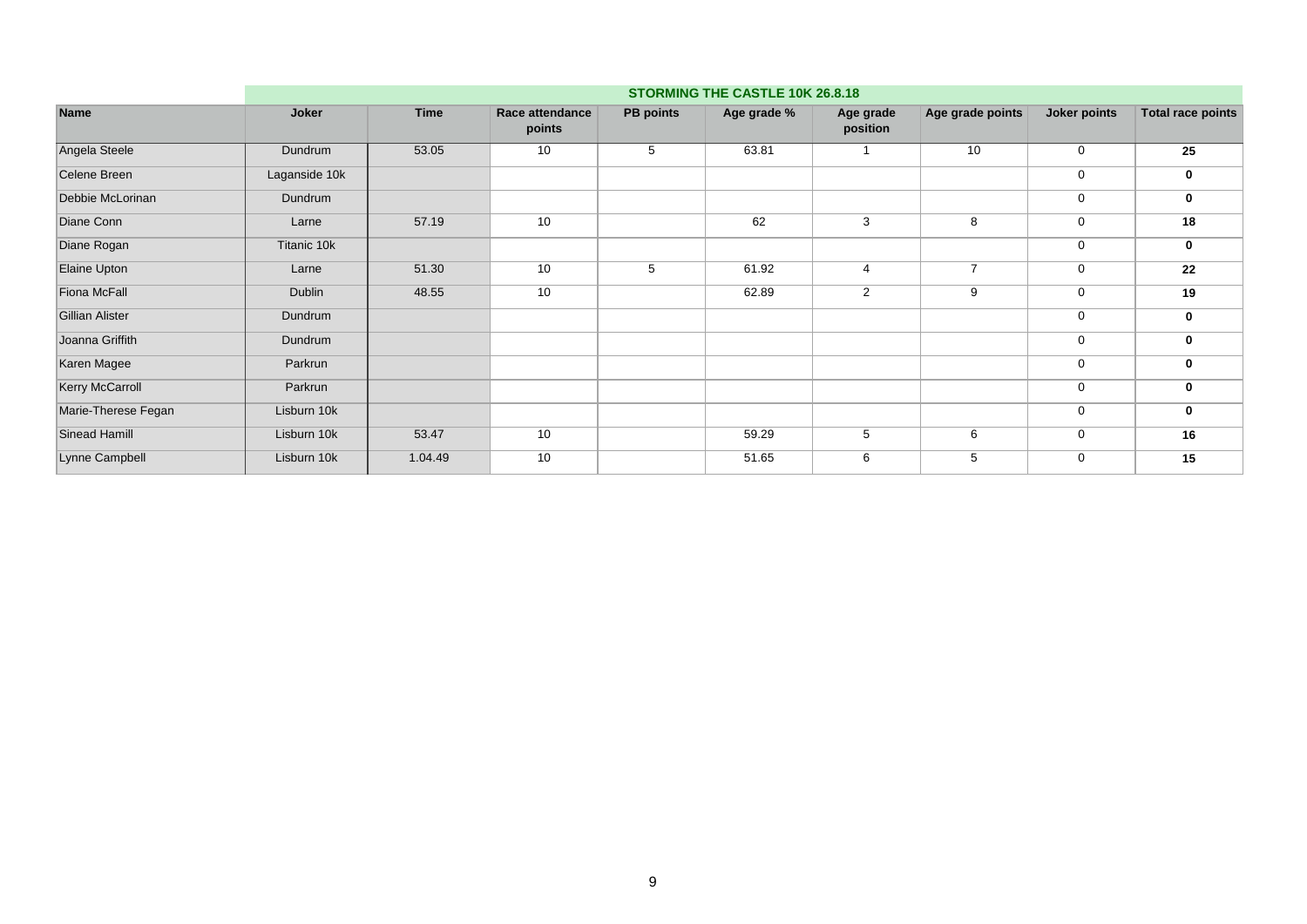|                        | <b>LAGANSIDE 10K 2.9.18</b>       |             |                           |                  |             |                       |                  |              |                          |  |  |  |
|------------------------|-----------------------------------|-------------|---------------------------|------------------|-------------|-----------------------|------------------|--------------|--------------------------|--|--|--|
| <b>Name</b>            | Joker played? (if yes<br>enter Y) | <b>Time</b> | Race attendance<br>points | <b>PB</b> points | Age grade % | Age grade<br>position | Age grade points | Joker points | <b>Total race points</b> |  |  |  |
| Angela Steele          | Dundrum                           |             |                           |                  |             |                       |                  | $\mathbf 0$  | $\bf{0}$                 |  |  |  |
| Celene Breen           | Laganside 10k                     |             |                           |                  |             |                       |                  | $\mathbf 0$  | 0                        |  |  |  |
| Debbie McLorinan       | Dundrum                           |             |                           |                  |             |                       |                  | $\mathbf 0$  | 0                        |  |  |  |
| Diane Conn             | Dundrum                           |             |                           |                  |             |                       |                  | $\mathbf 0$  | 0                        |  |  |  |
| Diane Rogan            | Larne                             | 53.49       | 10                        |                  | 59.75       | 5                     | 6                | $\mathbf 0$  | 16                       |  |  |  |
| Elaine Upton           | Titanic 10k                       | 51.53       | 10                        |                  | 61.46       | 3                     | 8                | $\mathbf 0$  | 18                       |  |  |  |
| Fiona McFall           | Larne                             | 49.42       | 10                        |                  | 61.89       | 2                     | 9                | $\mathbf 0$  | 19                       |  |  |  |
| <b>Gillian Alister</b> | Dublin                            |             |                           |                  |             |                       |                  | $\mathbf 0$  | $\mathbf 0$              |  |  |  |
| Joanna Griffith        | Dundrum                           | 56.30       | 10                        |                  | 59.85       | 4                     | $\overline{7}$   | $\mathbf 0$  | 17                       |  |  |  |
| Karen Magee            | Dundrum                           |             |                           |                  |             |                       |                  | $\mathbf 0$  | 0                        |  |  |  |
| <b>Kerry McCarroll</b> | Parkrun                           | 50.42       | 10                        |                  | 63.99       |                       | 10               | $\mathbf 0$  | 20                       |  |  |  |
| Marie-Therese Fegan    | Parkrun                           |             |                           |                  |             |                       |                  | $\mathbf 0$  | $\bf{0}$                 |  |  |  |
| Sinead Hamill          | Lisburn 10k                       |             |                           |                  |             |                       |                  | $\mathbf 0$  | $\mathbf 0$              |  |  |  |
| Lynne Campbell         | Lisburn 10k                       |             |                           |                  |             |                       |                  | $\mathbf 0$  | 0                        |  |  |  |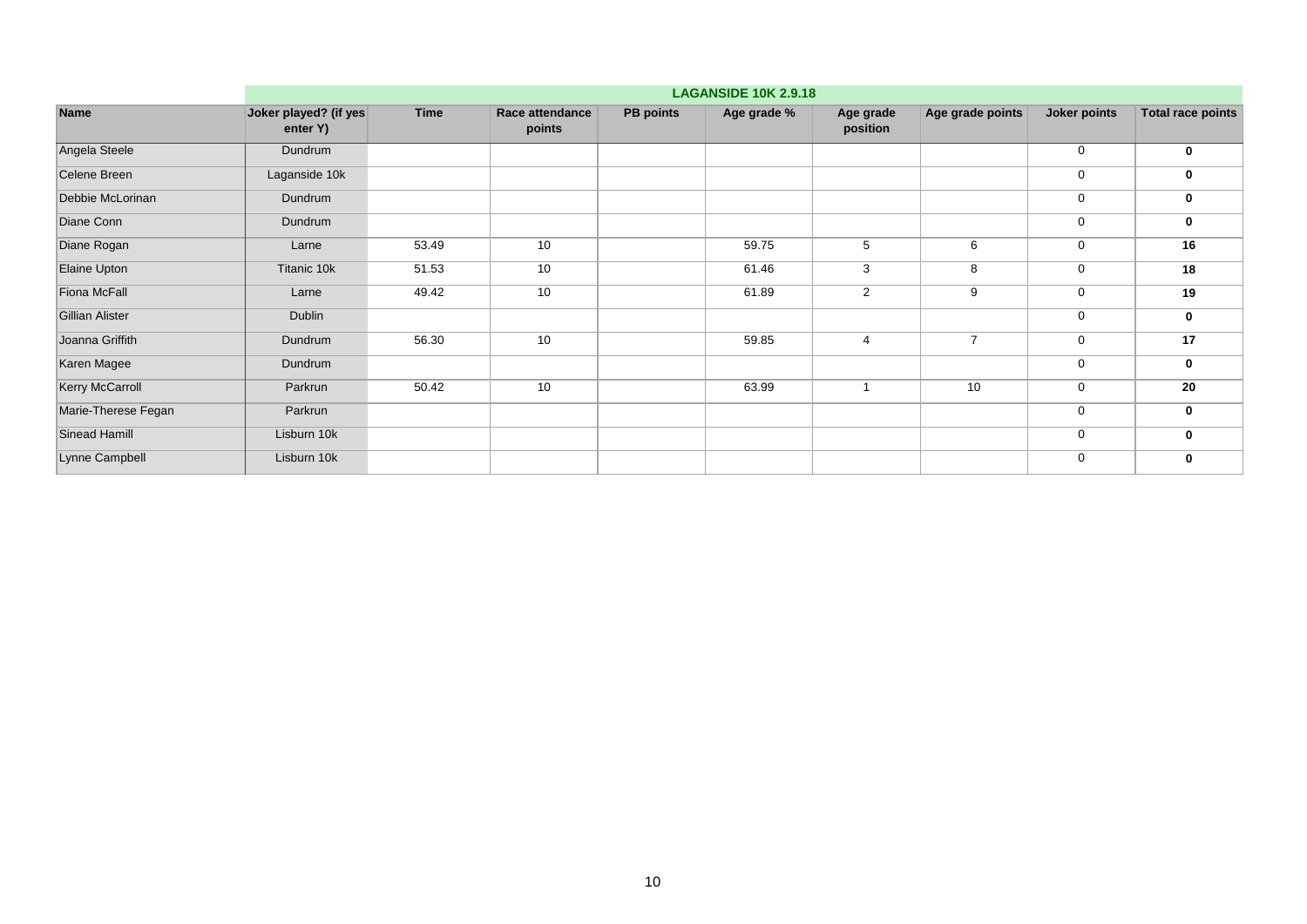|                        |                                   | <b>BELFAST HALF-MARATHON 23.9.18</b> |                           |                  |             |                       |                  |              |                          |  |  |  |  |
|------------------------|-----------------------------------|--------------------------------------|---------------------------|------------------|-------------|-----------------------|------------------|--------------|--------------------------|--|--|--|--|
| <b>Name</b>            | Joker played? (if yes<br>enter Y) | <b>Time</b>                          | Race attendance<br>points | <b>PB</b> points | Age grade % | Age grade<br>position | Age grade points | Joker points | <b>Total race points</b> |  |  |  |  |
| Angela Steele          | Dundrum                           |                                      |                           |                  |             |                       |                  | $\mathbf 0$  | 0                        |  |  |  |  |
| Celene Breen           | Laganside 10k                     | 1.55.08                              | 10                        | 5                | 61.54       |                       | 10               | $\mathbf 0$  | 25                       |  |  |  |  |
| Debbie McLorinan       | Dundrum                           | 2.08.19                              | 10                        |                  | 54.67       | 6                     | 5                | 0            | 15                       |  |  |  |  |
| Diane Conn             | Dundrum                           |                                      |                           |                  |             |                       |                  | $\mathbf 0$  | 0                        |  |  |  |  |
| Diane Rogan            | Larne                             | 1.55.51                              | 10                        | 5                | 60.01       | 3                     | 8                | $\mathbf 0$  | 23                       |  |  |  |  |
| Elaine Upton           | Titanic 10k                       |                                      |                           |                  |             |                       |                  | $\mathbf 0$  | 0                        |  |  |  |  |
| <b>Fiona McFall</b>    | Larne                             | 1.55.49                              | 10                        |                  | 57.31       | 5                     | 6                | $\mathbf 0$  | 16                       |  |  |  |  |
| <b>Gillian Alister</b> | Dublin                            | 2.02.05                              | 10                        |                  | 60.02       | $\overline{2}$        | 9                | $\mathbf 0$  | 19                       |  |  |  |  |
| Joanna Griffith        | Dundrum                           |                                      |                           |                  |             |                       |                  | $\mathbf 0$  | 0                        |  |  |  |  |
| Karen Magee            | Dundrum                           |                                      |                           |                  |             |                       |                  | $\mathbf 0$  | 0                        |  |  |  |  |
| Kerry McCarroll        | Parkrun                           |                                      |                           |                  |             |                       |                  | $\mathbf 0$  | 0                        |  |  |  |  |
| Marie-Therese Fegan    | Parkrun                           |                                      |                           |                  |             |                       |                  | $\mathbf 0$  | 0                        |  |  |  |  |
| <b>Sinead Hamill</b>   | Lisburn 10k                       | 1.59.23                              | 10                        | 5                | 57.74       | $\overline{4}$        | $\overline{7}$   | $\mathbf 0$  | 22                       |  |  |  |  |
| Lynne Campbell         | Lisburn 10k                       |                                      |                           |                  |             |                       |                  | $\mathbf 0$  | 0                        |  |  |  |  |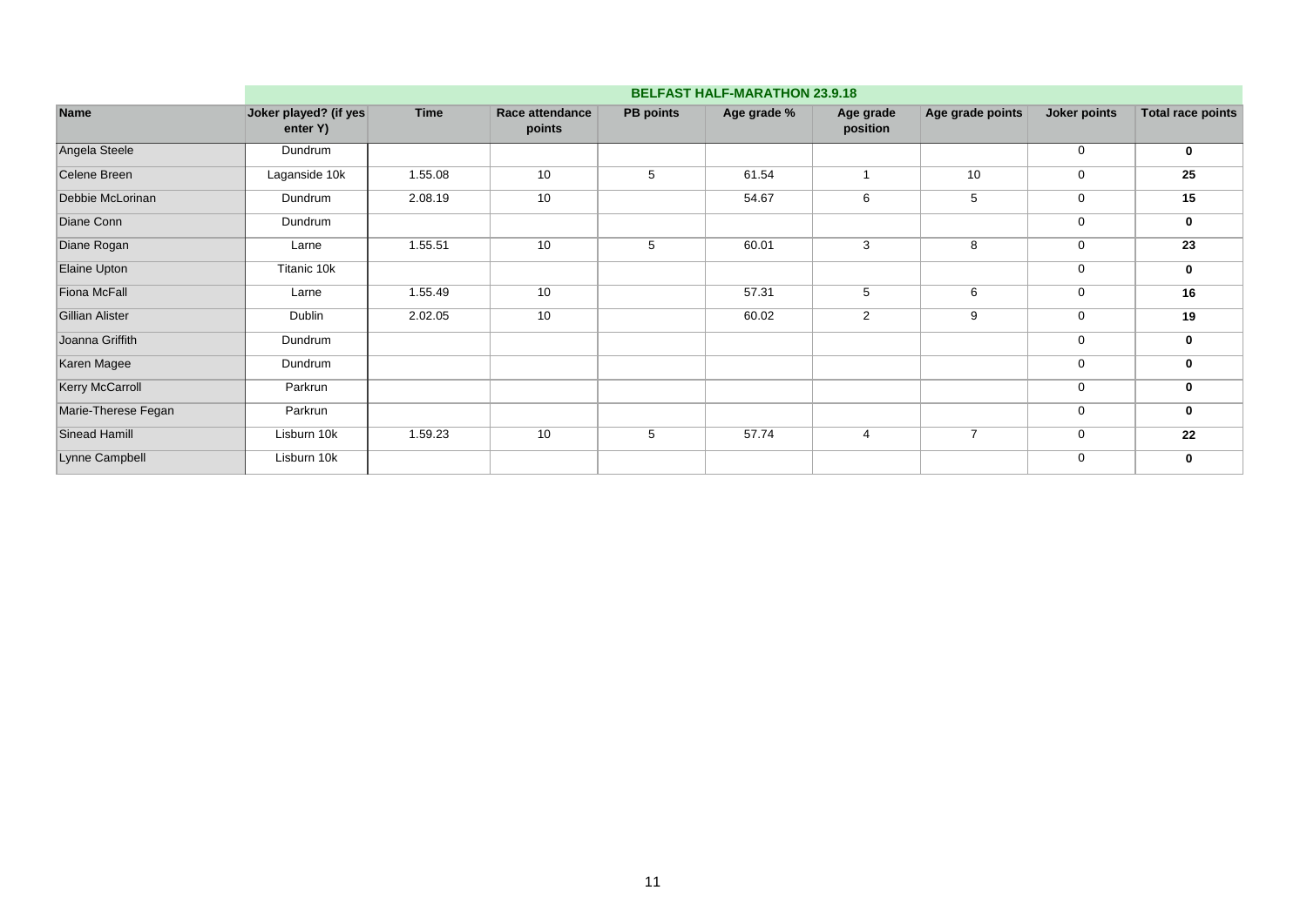| DUNDRUM GR8 RUN 20.10.18          |             |                           |                  |             |                       |                  |              |                   |  |  |  |
|-----------------------------------|-------------|---------------------------|------------------|-------------|-----------------------|------------------|--------------|-------------------|--|--|--|
| Joker played? (if yes<br>enter Y) | <b>Time</b> | Race attendance<br>points | <b>PB</b> points | Age grade % | Age grade<br>position | Age grade points | Joker points | Total race points |  |  |  |
| Dundrum                           |             |                           |                  |             |                       |                  | $\mathbf 0$  | $\mathbf 0$       |  |  |  |
| Laganside 10k                     | 1.13.50     | 10                        |                  | 57.58       |                       | 10               | $\mathbf 0$  | 20                |  |  |  |
| Dundrum                           |             |                           |                  |             |                       |                  | $\mathbf 0$  | 0                 |  |  |  |
| Dundrum                           | 1.21.53     | 10                        |                  | 56.33       | 3                     | 8                | 8            | 26                |  |  |  |
| Larne                             |             |                           |                  |             |                       |                  | $\mathbf 0$  | 0                 |  |  |  |
| Titanic 10k                       |             |                           |                  |             |                       |                  | $\mathbf 0$  | $\mathbf 0$       |  |  |  |
| Larne                             | 1.10.44     | 10                        | 5                | 56.4        | 2                     | 9                | 0            | 24                |  |  |  |
| Dublin                            |             |                           |                  |             |                       |                  | $\mathbf 0$  | $\mathbf 0$       |  |  |  |
| Dundrum                           |             |                           |                  |             |                       |                  | $\mathbf 0$  | 0                 |  |  |  |
| Dundrum                           | 1.27.50     | 10                        | 5                | 47.93       | 5                     | 6                | 11           | 32                |  |  |  |
| Parkrun                           |             |                           |                  |             |                       |                  | $\mathbf 0$  | 0                 |  |  |  |
| Parkrun                           |             |                           |                  |             |                       |                  | $\mathbf 0$  | $\mathbf 0$       |  |  |  |
| Lisburn 10k                       | 1.18.04     | 10                        |                  | 53          | 4                     | $\overline{7}$   | $\mathbf 0$  | 17                |  |  |  |
| Lisburn 10k                       |             |                           |                  |             |                       |                  | $\mathbf 0$  | 0                 |  |  |  |
|                                   |             |                           |                  |             |                       |                  |              |                   |  |  |  |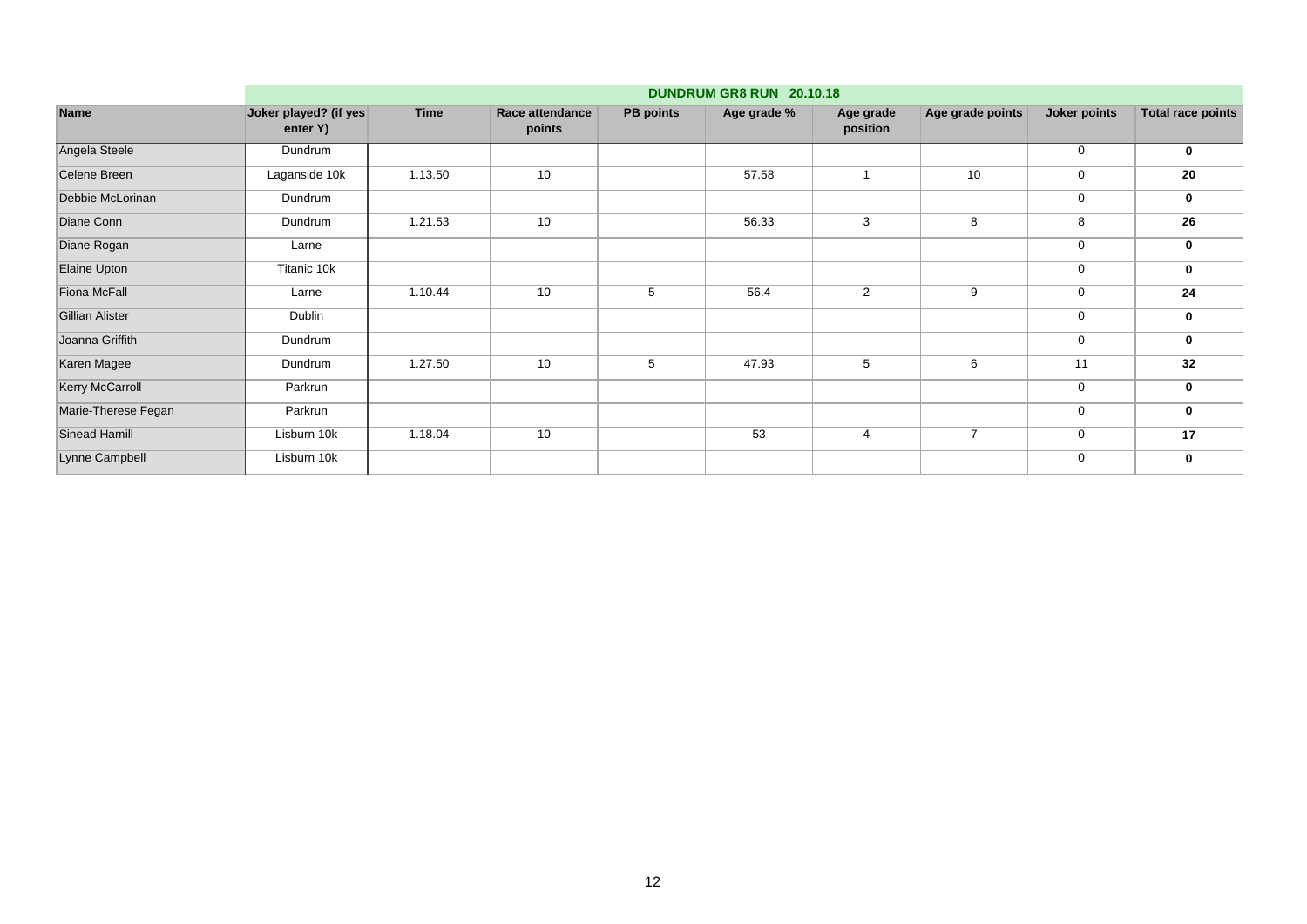| <b>Name</b>            |                                   | <b>DUBLIN MARATHON 28.10.18</b> |                           |                  |             |                       |                  |              |                          |  |  |  |  |  |
|------------------------|-----------------------------------|---------------------------------|---------------------------|------------------|-------------|-----------------------|------------------|--------------|--------------------------|--|--|--|--|--|
|                        | Joker played? (if yes<br>enter Y) | <b>Time</b>                     | Race attendance<br>points | <b>PB</b> points | Age grade % | Age grade<br>position | Age grade points | Joker points | <b>Total race points</b> |  |  |  |  |  |
| Angela Steele          | Dundrum                           |                                 |                           |                  |             |                       |                  | $\mathbf 0$  | 0                        |  |  |  |  |  |
| Celene Breen           | Laganside 10k                     | 4.21.57                         | 10                        | 5                | 56.05       |                       | 10               | $\mathbf 0$  | 25                       |  |  |  |  |  |
| Debbie McLorinan       | Dundrum                           |                                 |                           |                  |             |                       |                  | 0            | 0                        |  |  |  |  |  |
| Diane Conn             | Dundrum                           |                                 |                           |                  |             |                       |                  | $\mathbf 0$  | 0                        |  |  |  |  |  |
| Diane Rogan            | Larne                             |                                 |                           |                  |             |                       |                  | $\mathbf 0$  | 0                        |  |  |  |  |  |
| Elaine Upton           | Titanic 10k                       |                                 |                           |                  |             |                       |                  | $\mathbf 0$  | 0                        |  |  |  |  |  |
| <b>Fiona McFall</b>    | Larne                             |                                 |                           |                  |             |                       |                  | $\mathbf 0$  | 0                        |  |  |  |  |  |
| <b>Gillian Alister</b> | Dublin                            |                                 |                           |                  |             |                       |                  | $\mathbf 0$  | 0                        |  |  |  |  |  |
| Joanna Griffith        | Dundrum                           |                                 |                           |                  |             |                       |                  | $\mathbf 0$  | 0                        |  |  |  |  |  |
| Karen Magee            | Dundrum                           |                                 |                           |                  |             |                       |                  | $\mathbf 0$  | 0                        |  |  |  |  |  |
| Kerry McCarroll        | Parkrun                           |                                 |                           |                  |             |                       |                  | $\mathbf 0$  | 0                        |  |  |  |  |  |
| Marie-Therese Fegan    | Parkrun                           |                                 |                           |                  |             |                       |                  | 0            | 0                        |  |  |  |  |  |
| <b>Sinead Hamill</b>   | Lisburn 10k                       | 4.31.28                         | 10                        |                  | 52.56       | 2                     | 9                | $\mathbf 0$  | 19                       |  |  |  |  |  |
| Lynne Campbell         | Lisburn 10k                       |                                 |                           |                  |             |                       |                  | $\mathbf 0$  | 0                        |  |  |  |  |  |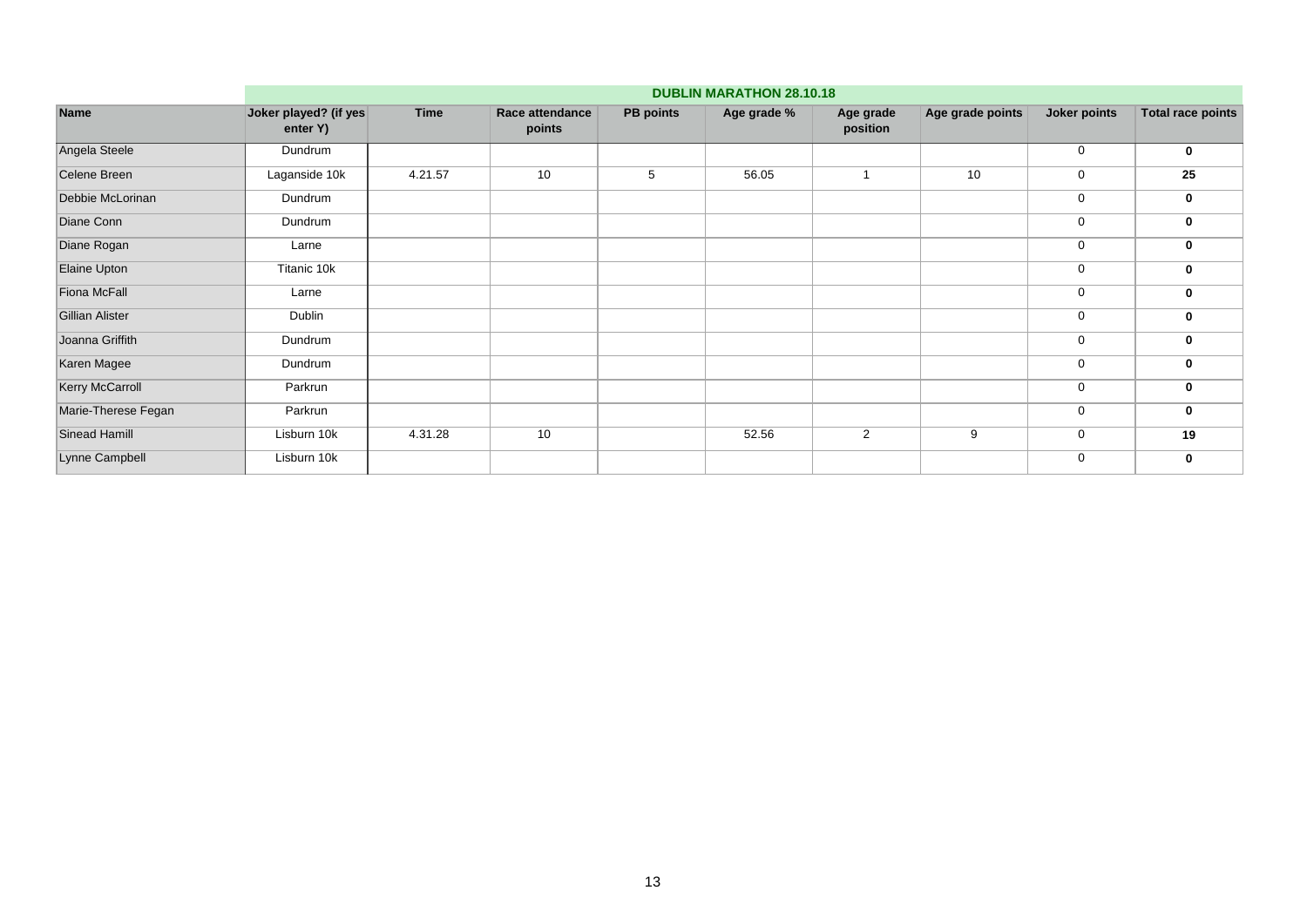| <b>Name</b>            |                                   | <b>WALLACE PARKRUN</b> |                           |                  |             |                       |                  |              |                          |  |  |  |  |
|------------------------|-----------------------------------|------------------------|---------------------------|------------------|-------------|-----------------------|------------------|--------------|--------------------------|--|--|--|--|
|                        | Joker played? (if yes<br>enter Y) | <b>Time</b>            | Race attendance<br>points | <b>PB</b> points | Age grade % | Age grade<br>position | Age grade points | Joker points | <b>Total race points</b> |  |  |  |  |
| Angela Steele          | Dundrum                           |                        |                           |                  |             |                       |                  | $\mathbf 0$  | 0                        |  |  |  |  |
| Celene Breen           | Laganside 10k                     | 25;57                  | 10                        |                  | 62.43       | 3                     | 8                | $\mathbf 0$  | 18                       |  |  |  |  |
| Debbie McLorinan       | Dundrum                           |                        |                           |                  |             |                       |                  | $\mathbf 0$  | 0                        |  |  |  |  |
| Diane Conn             | Dundrum                           |                        |                           |                  |             |                       |                  | $\mathbf 0$  | 0                        |  |  |  |  |
| Diane Rogan            | Larne                             | 24:45                  | 10                        |                  | 64.18       | $\overline{2}$        | 9                | $\mathbf 0$  | 19                       |  |  |  |  |
| Elaine Upton           | Titanic 10k                       |                        |                           |                  |             |                       |                  | $\mathbf 0$  | $\mathbf 0$              |  |  |  |  |
| Fiona McFall           | Larne                             | 22:55                  | 10                        |                  | 65.67       |                       | 10               | 0            | 20                       |  |  |  |  |
| <b>Gillian Alister</b> | Dublin                            | 29.59                  | 10                        |                  | 55.25       | 5                     | 6                | $\mathbf 0$  | 16                       |  |  |  |  |
| Joanna Griffith        | Dundrum                           |                        |                           |                  |             |                       |                  | $\mathbf 0$  | 0                        |  |  |  |  |
| Karen Magee            | Dundrum                           |                        |                           |                  |             |                       |                  | 0            | 0                        |  |  |  |  |
| Kerry McCarroll        | Parkrun                           |                        |                           |                  |             |                       |                  | $\mathbf 0$  | 0                        |  |  |  |  |
| Marie-Therese Fegan    | Parkrun                           |                        |                           |                  |             |                       |                  | $\mathbf 0$  | 0                        |  |  |  |  |
| Sinead Hamill          | Lisburn 10k                       | 25:51                  | 10                        |                  | 60.4        | $\overline{4}$        | $\overline{7}$   | $\mathbf 0$  | 17                       |  |  |  |  |
| Lynne Campbell         | Lisburn 10k                       | 31:18                  | 10                        |                  | 52.93       | 6                     | 5                | $\mathbf 0$  | 15                       |  |  |  |  |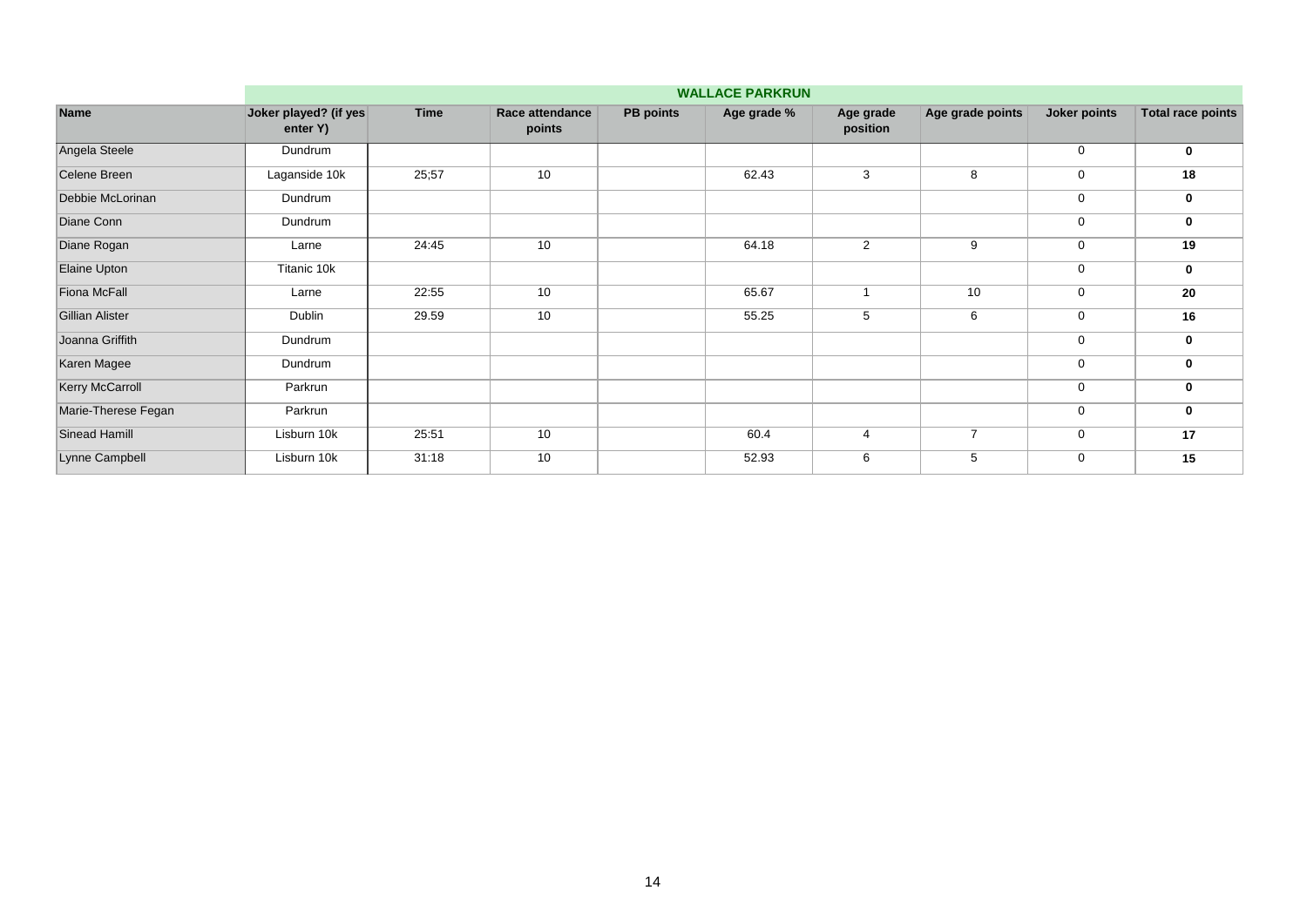|                         | Fiona           |     |          |          |     |          | Sinead Elaine Angela Diane Diane Joanna Celene Kerry |     |          | Lynne                                                                                 |    | Gillian Karen | Marie-  |
|-------------------------|-----------------|-----|----------|----------|-----|----------|------------------------------------------------------|-----|----------|---------------------------------------------------------------------------------------|----|---------------|---------|
|                         |                 |     |          |          |     |          |                                                      |     |          | McFall Hamill Upton Steele Rogan Conn Griffith Breen McCarroll Campbell Alister Magee |    |               | Therese |
|                         |                 |     |          |          |     |          |                                                      |     |          |                                                                                       |    |               | Fegan   |
| larne half              | 40              | 16  | $\Omega$ | 15       | 36  | 17       | 0                                                    | 0   | 24       | O                                                                                     |    | 0             |         |
| jimmy's 10k             | 0               | 0   | 20       | 0        | 0   | 0        | 0                                                    | 0   | 0        |                                                                                       |    |               |         |
| titanic 10k             | 0               | 18  | 28       | 0        | 0   | 0        | 0                                                    | 0   | 20       | 0                                                                                     |    |               |         |
| Les Jones 10k           | 25              | 0   | 19       | 17       | 0   |          | 18                                                   | 0   | O        | 16                                                                                    | 0  |               |         |
| Bann 10k                | 0               | 0   | 0        | 20       | 0   | 0        | 19                                                   | 0   |          | $\Omega$                                                                              |    |               |         |
| Lisburn 10k & half      | 20              | 12  | 11       | 22       | 23  | 24       | 18                                                   | 15  |          | 22                                                                                    | 16 | ი             | 28      |
| Lecale way 10k          | 0               | 0   | 0        | 0        | 0   | 0        | 0                                                    | 0   |          | 0                                                                                     | 0  |               |         |
| Storming the castle 10k | 19              | 16  | 22       | 25       | 0   | 18       | 0                                                    | 0   | 0        | 15                                                                                    | 0  |               |         |
| Laganside 10k           | 19              | 0   | 18       | $\Omega$ | 16  | $\Omega$ | 17                                                   | 0   | 20       | $\Omega$                                                                              |    |               |         |
| <b>Belfast half</b>     | 16              | 22  | 0        | $\Omega$ | 23  | 0        | 0                                                    | 25  | $\Omega$ | ი                                                                                     | 19 | 0             |         |
| Dundrum                 | 24              | 17  |          | 0        | 0   | 26       | 0                                                    | 20  |          |                                                                                       | 0  | 32            |         |
| <b>Dublin</b>           | 0               | 19  |          | 0        | 0   | 0        | 0                                                    | 25  |          |                                                                                       | 0  |               |         |
| Wallace                 | $\overline{20}$ | 17  | 0        | $\Omega$ | 19  | 0        | 0                                                    | 18  | $\Omega$ | 15                                                                                    | 16 | U             | 0       |
|                         | 183             | 137 | 118      | 99       | 117 | 85       | 72                                                   | 103 | 64       | 68                                                                                    | 51 | 32            | 28      |